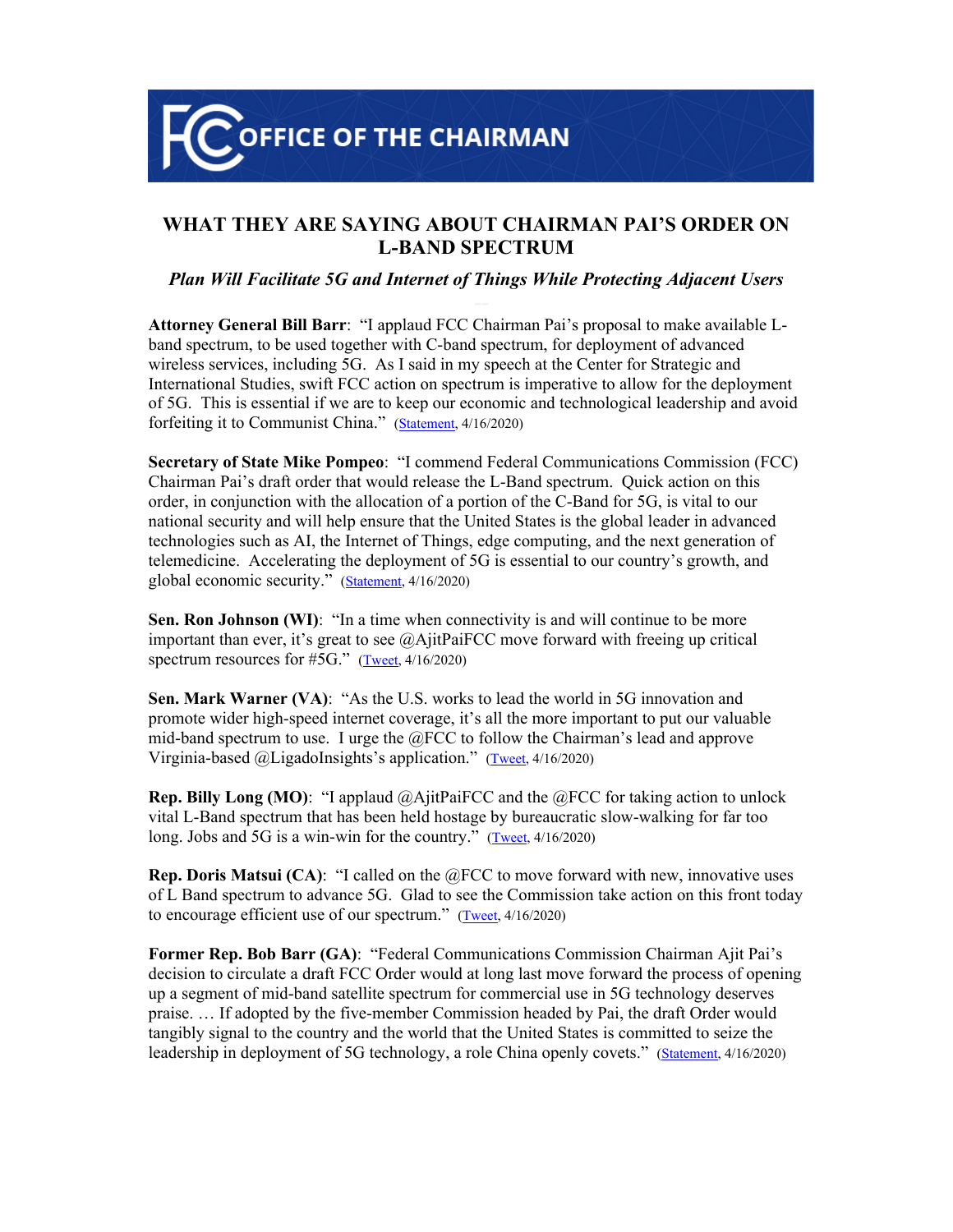**American Action Forum**: "More good news from the FCC! 5G is incredibly important and this is yet another example of actions that will enable innovation in 5G and support the growing number of connected devices." ([Tweet](https://twitter.com/jrhuddles/status/1250817522410180612), 4/16/2020)

**American Enterprise Institute Visiting Scholar Mark Jamison**: "@FCC approval of Ligado petition should accelerate 5G, bring diversity to marketplace, and increase efficient spectrum use. ... Good leadership and bipartisan effort!" ([Tweet](https://twitter.com/drj_policy/status/1252255412780519427), 4/20/20)

**American Enterprise Institute Visiting Scholar Roslyn Layton**: "Kudos @AjitPaiFCC for unlocking more vital mid-band spectrum for #5G. Record of 10 years shows @LigadoNetworks took many steps with agencies and firms to address potential issues with GPS. We must move quickly on 5G!" [\(Tweet,](https://twitter.com/RoslynLayton/status/1250803794956427271) 4/16/2020)

**Citizens Against Government Waste**: "The FCC has the engineering expertise to determine the best use of this spectrum and whether alternative uses would cause undue interference. The adoption of the Chairman's draft order will promote 5G and IoT development, while providing the necessary safeguards for services using adjacent bands, including GPS positioning. … The L-band would not be used at all for the foreseeable future unless the FCC takes action. Freeing up the spectrum requested by Ligado will not only expand the use of 5G, it will also help to prevent other countries, particularly China, from getting ahead of the U.S. in 5G deployment." [\(Blog,](https://www.cagw.org/thewastewatcher/fcc-moves-forward-l-band-proceeding) 4/17/2020)

**Competitive Carriers Association**: "[We] commend Chairman Pai for circulating a draft order to approve Ligado's applications, which will make much-needed mid-band spectrum, specifically L-band spectrum, available for terrestrial use. This long-awaited, positive progress comes at a critical time for all Americans, particularly those in rural areas, who are relying on mobile connections and services more than ever before. Mid-band spectrum provides real opportunities for deploying next-generation technologies, and competitive carriers are eager to access this valuable resource to expand and enhance their networks." [\(Statement](https://www.ccamobile.org/cca-statement-on-chairman-pai-s-draft-order-to-approve-ligado-s-application), 4/16/20)

**Competitive Enterprise Institute**: "Access to spectrum is crucial for our modern economy, connecting everything from radios, to cellphones, to satellites. But for too long, turf-wars between federal regulatory agencies have left spectrum bands largely unavailable for valuable commercial applications. Today's FCC decision wrests spectrum away from bureaucratic waste and delivers it into the hands of people who will aide our economic recovery and resiliency in the aftermath of the COVID-19 pandemic." ([Statement,](https://cei.org/content/cei-praises-fcc-decision-open-spectrum-business-use) 4/16/2020)

**CTIA—The Wireless Association**: "We're pleased to see that the FCC has managed to cut through the red tape to make a decision on Ligado. This multi-year process reveals the challenges at play in our nation's spectrum policy and the need for stronger support for new commercial wireless services. We need to all learn lessons from this process and ensure that decisions on key spectrum bands like lower 3 GHz occur in a more expedited and collaborative manner." ([Statement,](https://www.multichannel.com/news/ag-barr-praises-fcc-ligado-item-as-helping-beat-china-to-5g) 4/16/2020)

**FreedomWorks**: "Freeing up broadband spectrum will make America a global technological leader and will lead to innovations and developments that will improve quality of life across the country. Chairman Pai and the FCC should be applauded for their work resolving these matters[.]" [\(Blog,](https://www.freedomworks.org/content/fcc-order-paves-way-innovation-fights-back-cronyism) 4/15/2020)

**Free State Foundation**: "Chairman @AjitPaiFCC has made a commendable decision to act on @LigadoNetworks' proposal to put L-band spectrum into use for next-gen wireless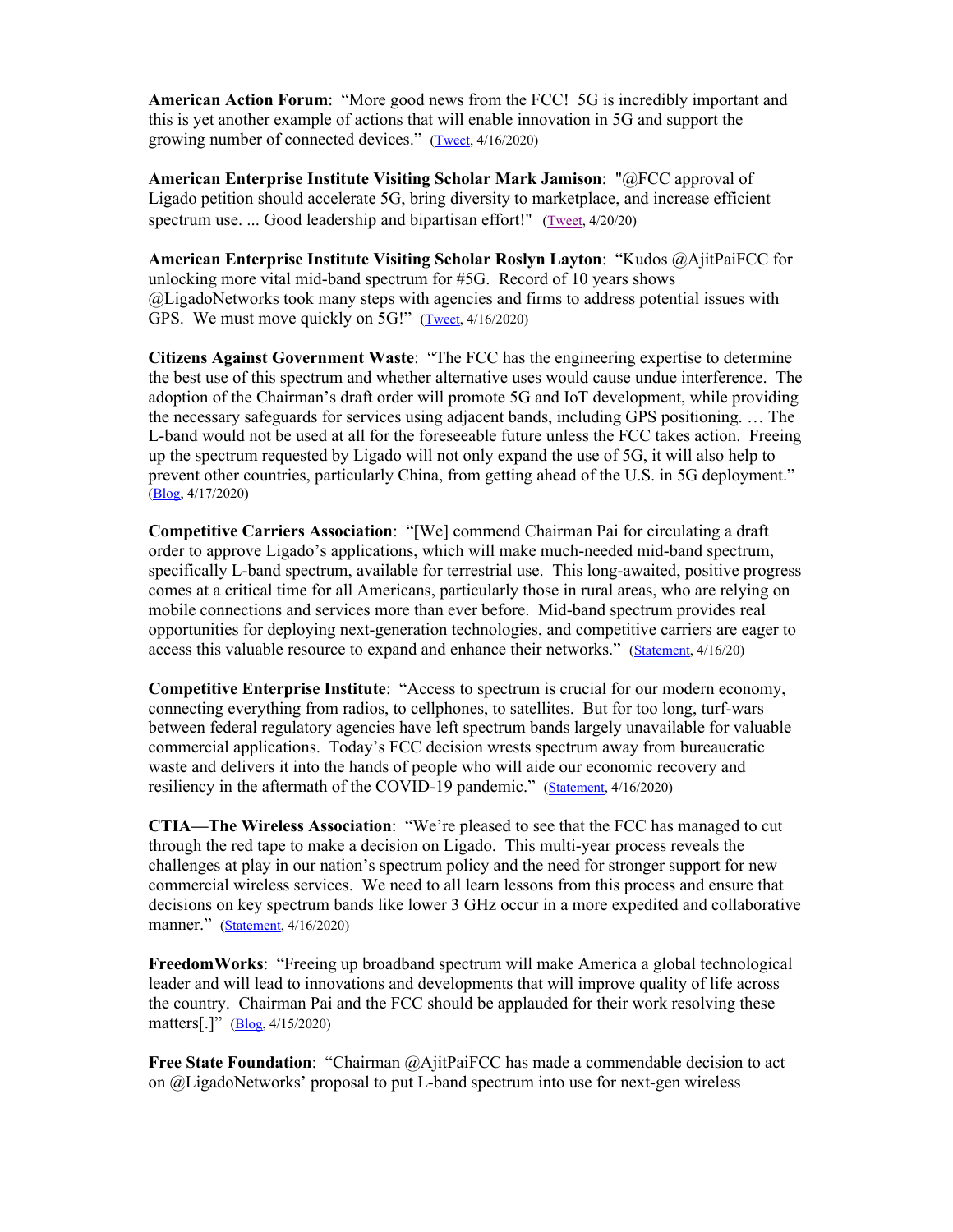services. This move takes seriously the @FCC's responsibility and the urgent need for more commercial spectrum." ([Tweet](https://twitter.com/CooperFSF/status/1250849831637053440), 4/16/2020)

**Georgetown Law Institute for Technology Law & Policy Distinguished Fellow Gigi Sohn**: "This decision was a long time coming, but it's the right one. … Kudos to @AjitPaiFCC for having the fortitude to move this forward." ([Tweet](https://twitter.com/gigibsohn/status/1250804241888948226), 4/16/2020)

**Information Technology & Innovation Foundation**: "Great to see @FCC taking steps to finally approve @LigadoNetworks waiver for terrestrial use of their spectrum. This will be a boon to industrial IoT connectivity, bringing more productivity, safety, and resiliency for users of the network." ([Tweet](https://twitter.com/dbrakeITIF/status/1250798061296717824), 4/16/2020)

**International Center for Law & Economics**: "Promoting deployment of 5G & next-gen IoT devices means finding new ways for incumbents to responsibly operate in ever-closer proximity. The @FCC's Ligado order does that. Credit to @AjitPaiFCC for finding a way fwd that promotes innovation while limiting the risk of interference." ([Tweet](https://twitter.com/LawEconCenter/status/1251175931349069824), 4/16/2020)

**Lincoln Network**: "Access to spectrum is an essential feature in any working 5G plan. Frankly, one key barrier in opening up this vital resource is government's stronghold on 'beachfront' spectrum whether they own it or not. … This proceeding has been in regulatory limbo for several years due in large part to government stakeholders' speculative interference claims regarding GPS-applications. … The FCC's draft order in this proceeding provides enough protection for incumbents in adjacent bands, adds more competition into the 5G-IoT space, and allows consumers to have more access to broadband. Everybody wins." [\(Blog,](https://lincolnpolicy.org/2020/04/16/fcc-takes-action-to-free-up-underutilized-spectrum/) 4/16/2020)

**Mercatus Center Senior Fellow Brent Skorup**: "Too often new tech is stalled by FCC regulation and incumbents. Chairman Pai pledged to breathe new life into Sec. 7. It's great to see Chairman Pai and the FCC act on that pledge, liberalize spectrum, and expedite the deployment of new wireless services." [\(Tweet,](https://twitter.com/bskorup/status/1251180693838798848) 4/16/2020)

**National Security Institute**: "Big move by @FCC Chairman @AjitPaiFCC today to support US 5G availability. This is a key nat sec issue w/ threat posed by China + econ benefits of broad 5G deployment in US." ([Tweet](https://twitter.com/jamil_n_jaffer/status/1250807825850302465), 4/16/2020)

**New America Foundation's Open Technology Institute**: "Kudos to @AjitPaiFCC @FCC for again standing up to Fed agencies trying to hoard spectrum they are not using  $-$  or, in this case, which is licensed to @LigadoNetworks! A big plus for #5G wireless ecosystem if it's built out." ([Tweet,](https://twitter.com/MCalabreseNAF/status/1250804165200101376) 4/16/2020)

**R Street Institute**: "If you can change your business model to be more productive and profitable, without hurting anyone else, then regulations shouldn't stand in your way. Well done, @FCC!" [\(Tweet,](https://twitter.com/tstruble/status/1250803447487758336) 4/16/2020)

**Progressive Policy Institute**: "We applaud the FCC's ongoing efforts to accelerate the deployment of 5G. Repurposing this commercial spectrum for a mobile broadband network is another step in the right direction." ([Tweet](https://twitter.com/ppi/status/1250871973783240704), 4/16/2020)

**Public Knowledge**: "The Chairman's proposed Order reveals how the FCC has worked to both protect incumbent GPS users while allowing for pro-competitive commercial licensing of spectrum. … Congress has entrusted the FCC to strike the proper balance between the needs of incumbents and the potential benefits to new entrants or new users, and here, the FCC gets it